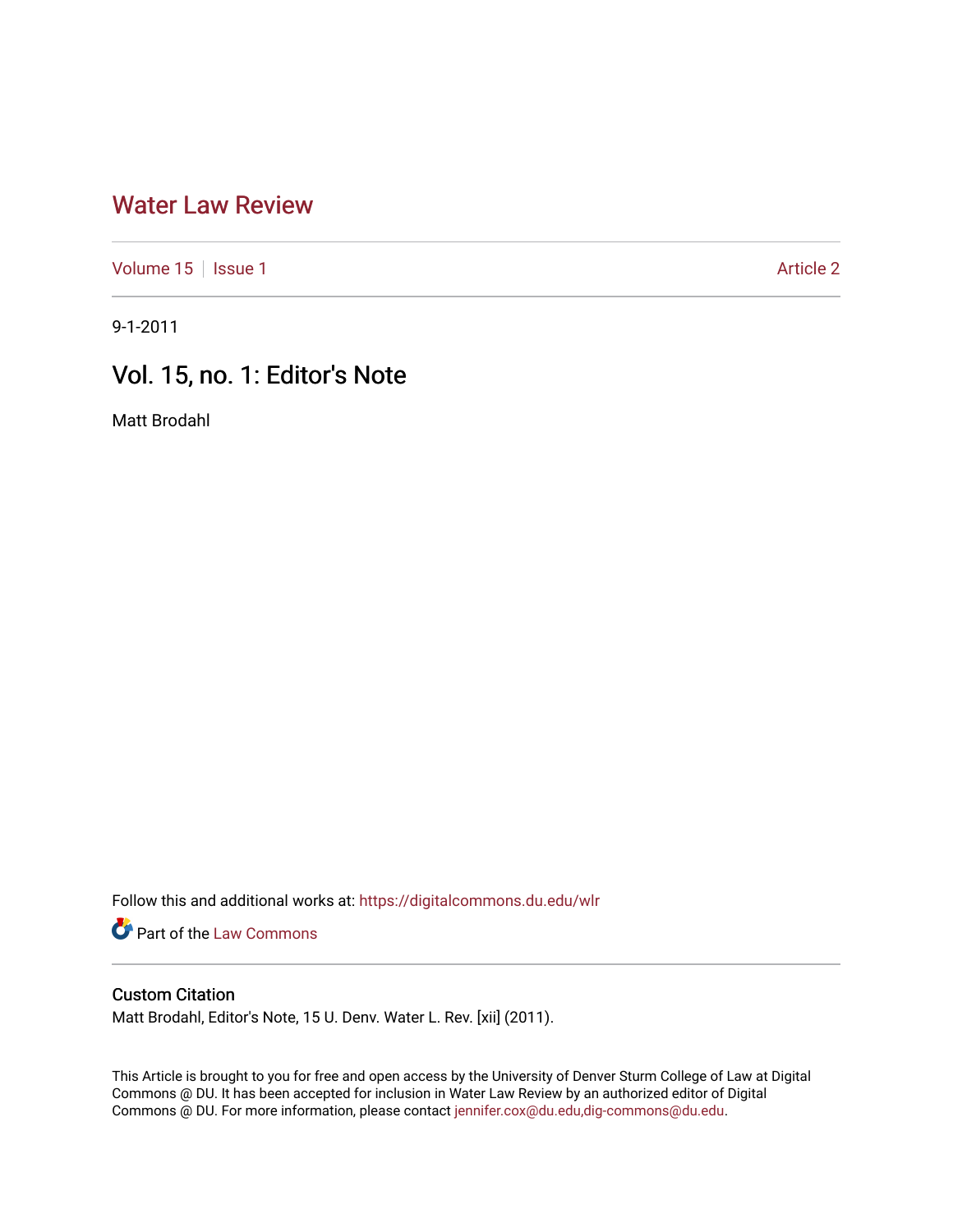There is a postcard tacked to a bulletin board in the Water Law Review's offices at the University of Denver. It depicts two ranchers holding shovels and engaged in mock battle with one another and into the distance runs an irrigation ditch. The caption under the photo says, "Discussing Water Rights, A Western Pastime". \Vhen I first started working at the Review I noticed the postcard and thought to myself that this must be a depiction of a time long since past. Of course, through my time in law school I've learned that this may not be such an inaccurate depiction for present day disputes over water holdings. I've heard several stories from practitioners of town meetings turned suddenly heated when the topic of water comes up, and of ranchers and fanners who awake in the morning to find their headgates mysteriously dislodged from irrigation ditches and settled directly in their driveway.

As the Water Law Review enters its  $15<sup>th</sup>$  year of publication, we hope to be a conduit of useful information to students, academics, and practitioners who have decided to pursue an interest in the sometimes contentious world of water law. At the Review, we believe that it is the professionals who choose to work in this area that keeps the light-hearted postcard from becoming modern-day reality. It is with that in mind that we would like to present you with a practitioner-oriented issue of the Water Law Review for your enjoyment and hopefully, use.

First, we have a trio of articles written by Johanna Hamburger, Dean Waters Price, and Suzanne Lieberman on Colorado River water transfers in three different Colorado River Basin states - Utah, Colorado, and Arizona. As Jennifer Pitt of the Environmental Defense Fund points out in her introduction to the articles, each of the articles strives to answer two questions: who can transfer Colorado River water and who can block a transfer? This information should prove invaluable to any individual involved with or interested in the Colorado River as the available supply of water throughout the Colorado River Basin continues to be stretched to its maximum possible allocation.

Next, Luke Harris and Christopher Sanchez, Colorado water engineers, provide an in-depth look at groundwater modeling for courtroom settings from the perspective of the engineer. The article details the process undertaken by water engineers in completing a technical analysis and then responding to questioning of the analysis during a court proceeding.

Finally, we are proud to publish *Postjudgment "Water Interest": Lifting the Headgate to Let Appropriate Compensation Flow for Unlawful Diversions,* by Jeffrey Matson. The article details the United States District Court for the District of Nevada's decision in United States v. Bell where the court awarded postjudgment "water interest" on the outstanding balance of water due to the Pyramid Lake ·Paiute Tribe for the Truckee-Carson Irrigation District's diversions in excess of federal law. The article explores historical principles controlling an award of interest,